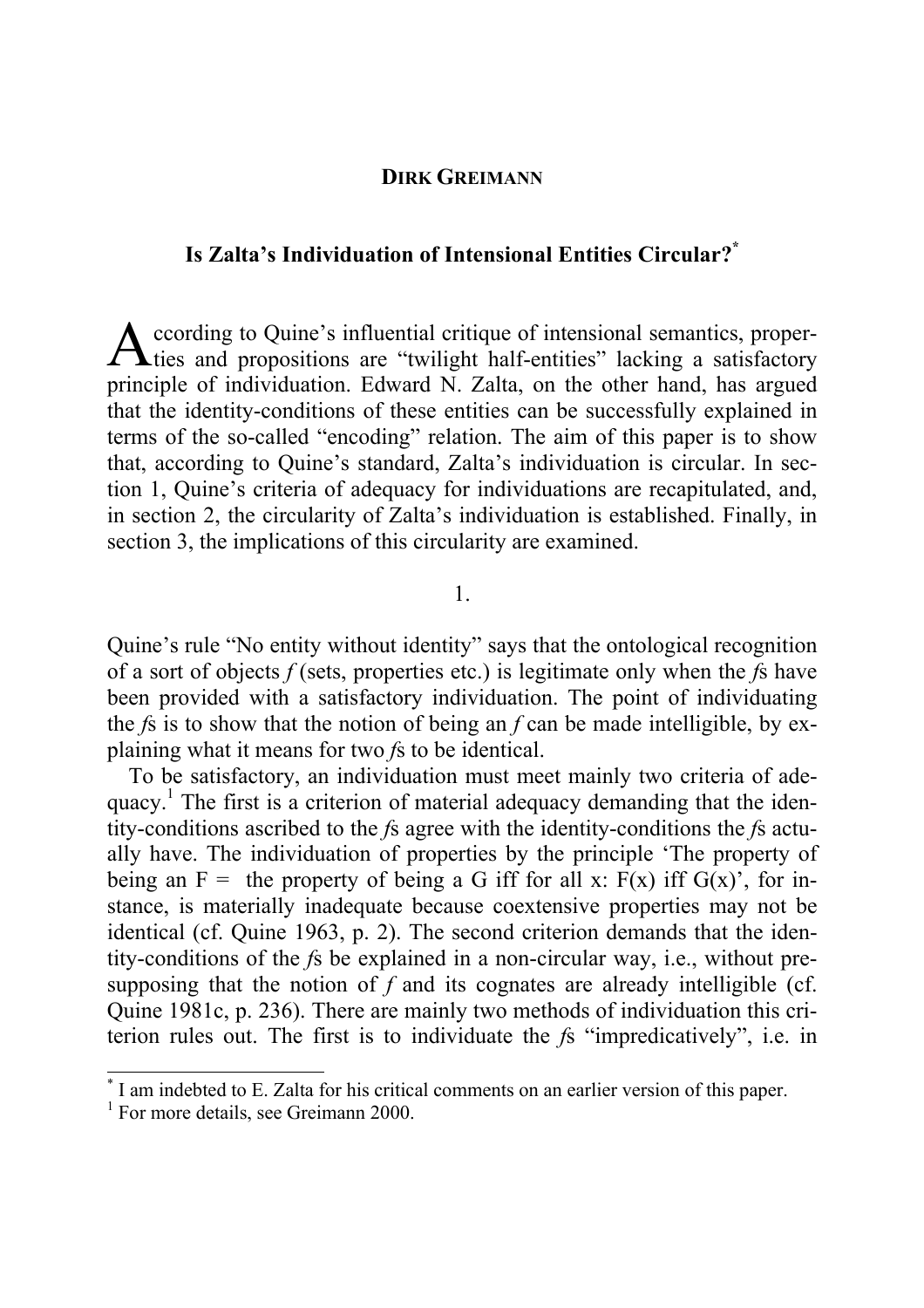terms of themselves. Thus, Davidson's individuation of events by the principle 'Events are identical iff they cause and are caused by all and only the same events' fails through circularity, on Quine's standard, because it "already presupposes a grasp of the notion of event, quantifying as it does over events in an essential way" (cf. Quine 1981c, p. 236, and Quine 1985, p. 166). The second method is to individuate the *f*s by means of kindred notions whose intelligibility is questionable as well. Thus, the individuation of properties by the principle 'The property of being an  $F =$  the property of being a G iff it is analytically (necessarily) true that for all x:  $F(x)$  if and only if  $G(x)$ ' is circular, because the intelligibility of the notion of analyticity (or necessity) is presupposed (cf. Quine 1981b, p. 105).

2.

Historically, Zalta's ontology has its origin in the so-called "naive theory of nonexistent objects" which Meinong investigated at the beginning of the twentieth century. The main doctrine of this theory is a kind of comprehension principle according to which for every describable set of properties, there is an object which exemplifies just the members of the set. This principle implies an ontological doctrine that has come to be known as "Meinong's shocker", viz. the doctrine that there are unreal objects like the golden mountain and even impossible objects like the round square.

 The specific characteristic of Zalta's version is the distinction between two types of predication: the *exemplification* of properties by "ordinary" (existent) objects and the *encoding* of properties by "abstract" (non-existent) objects.<sup>2</sup> Thus, the round square does not exemplify the property of roundness but encodes it. The encoding relation is considered by Zalta as a primitive metaphysical relation that can be explained only by examples. The sentence 'Sherlock Holmes is a detective', for instance, expresses the encoding of the property of being a detective by Sherlock Holmes (considered as an abstract object), whereas the sentence 'Snow is white' expresses the exemplification of the property of being white by an ordinary object. The distinction between the encoding and the exemplification of a property is thus associated with two

 $2^2$  Cf., for instance, Zalta 1983, Zalta 1988, and Zalta 1999. As Zalta points out, the distinction between encoding and exemplifying a property derives from Mally; cf. Zalta 1988, p. 17.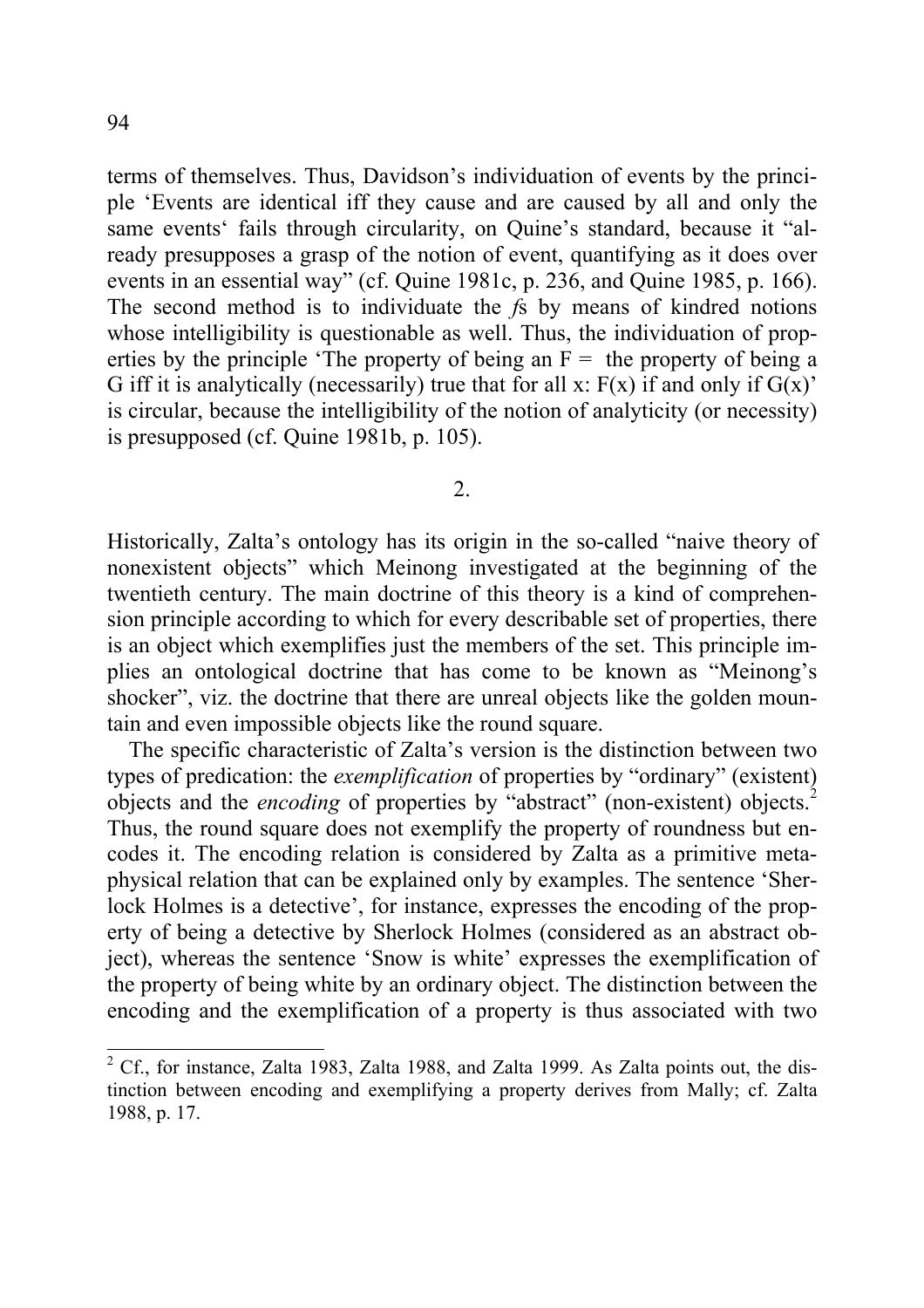corresponding senses of the copula 'is': the sense of 'is' in 'Sherlock Holmes is a detective' and its sense in 'Snow is white'.

 The recognition of abstract (non-existent) objects enables Zalta to account for the ontological commitments of nearly all areas of discourse such as talk about Platonic forms, talk about Leibnizian monads and possible worlds, talk about Fregean senses, fictitious entities, etc. These are all construed as talk about abstract objects and properties and relations. The foundation of his ontology consists mainly of the following principles: $3$ 

- $(P_1)$  Ordinary objects necessarily and always fail to encode properties.
- $(P<sub>2</sub>)$  For every condition on properties, it is necessarily and always the case that there is an abstract object that encodes just the properties satisfying the condition.
- $(P_3)$  Two objects are identical iff one of the following conditions holds: (a) they are both ordinary objects and they necessarily and always exemplify the same properties, or (b) they are both abstract objects and they necessarily and always encode the same properties.
- $(P_4)$  Two properties are identical just in case it is necessarily and always the case that they are encoded by the same objects.

The principles  $(P_3)$  and  $(P_4)$  are the principles of individuation of Zalta's ontology. They are designed to provide the ground elements of this ontology with clear and precise identity criteria.<sup>4</sup> In particular,  $(P_4)$  is supposed to show that properties (and more general relations) are not "creatures of darkness".5

Notice that in order to understand the quantification over properties and abstract objects in  $(P_1)$  to  $(P_4)$ , we must already know what the identityconditions of these entities are supposed to be. For, quantification over properties and abstract objects makes sense only insofar as properties and abstract objects make sense, and hence only insofar as these entities have been supplied with a satisfactory principle of individuation.<sup>6</sup> This means that the lan-

<sup>&</sup>lt;sup>3</sup> These principles are listed in Zalta 1988, p. 19. Zalta's list includes some principles that I have omitted.

<sup>&</sup>lt;sup>4</sup> Cf. Zalta 1983, p. 1.

<sup>&</sup>lt;sup>5</sup> Cf. Zalta 1983, p. 32.

<sup>6</sup> An analogues point is made in Quine 1985, p. 166.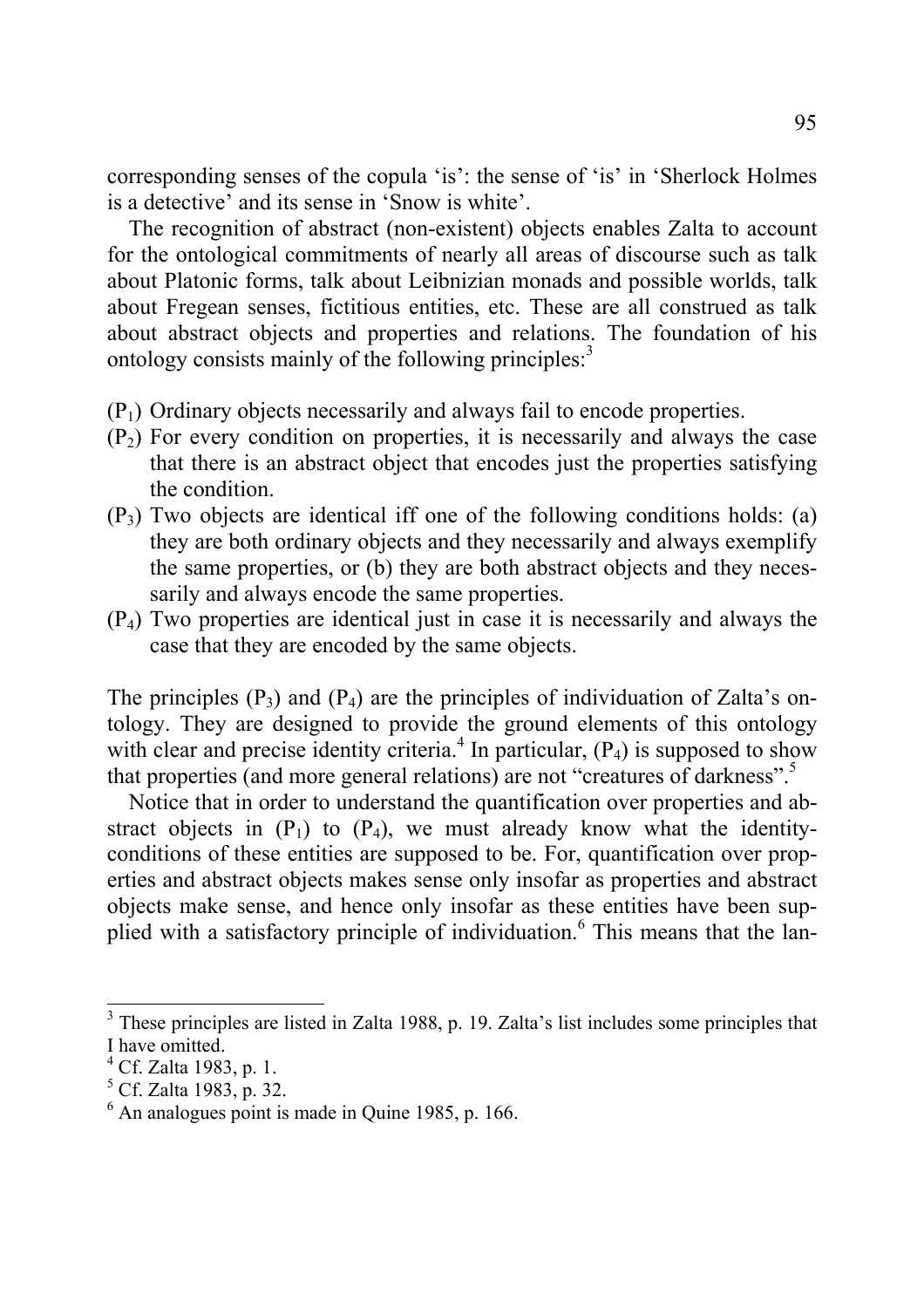guage of Zalta's theory is intelligible only insofar as his individuation of abstract objects and properties is successful.

 Now, the key of Zalta's solution of the problem that different properties may have the same extension is to distinguish between two types of extensions of a property P: the extension of the exemplification of P by ordinary (or abstract) objects (henceforth: "extension<sub>R</sub>"), and the extension of the encoding of P by abstract objects (henceforth: "extension $_A$ ").<sup>7</sup> On this account, the difference between sets and properties is that the set of Fs and the set of Gs are identical when the extension<sub>R</sub> of being an F is identical with the exten $sion<sub>R</sub>$  of being a G, whereas the property of being an F and the property of being a G are identical when the extension, of being an F is identical with the extension $_{A}$  of being a G. This means, in other words, that two predicates  $F(x)$  and  $G(x)$  determine the same property when they have the same extension<sub>A</sub>, i.e., when for all x: x encodes the property of being an  $F$  just in case x encodes the property of being a G.

 The first thing to note is that, regarded as an attempt to provide a definition of the identity of ordinary and abstract objects and of properties meeting the standards of modern logic, Zalta's principles are not circular, of course, because they allow us to *eliminate* the definienda. Furthermore, we can say that the individuation of sets in terms of the membership relation by

(1) The set  $x =$  the set y iff for all z: z is a member of x iff z is a member of y

and the parallel individuation of properties in terms of the encoding relation by

(2) The property  $x =$  the property y iff for all z: z encodes x iff z encodes y

are satisfactory to exactly the same degree, at least on the condition that the notions of membership and of encoding are equally clear. Nevertheless, we can show that  $(P_4)$ , regarded as an attempt to provide a satisfactory individuation of properties, is circular, on Quine's standard. The reason is that properties are individuated by the encoding relation *only in a relative sense*, as

 $\frac{7}{7}$  See, for instance, Zalta 1983, pp. 20-23. For brevity's sake, I do not distinguish between the extension of a predicate and the extension of the property expressed by a predicate.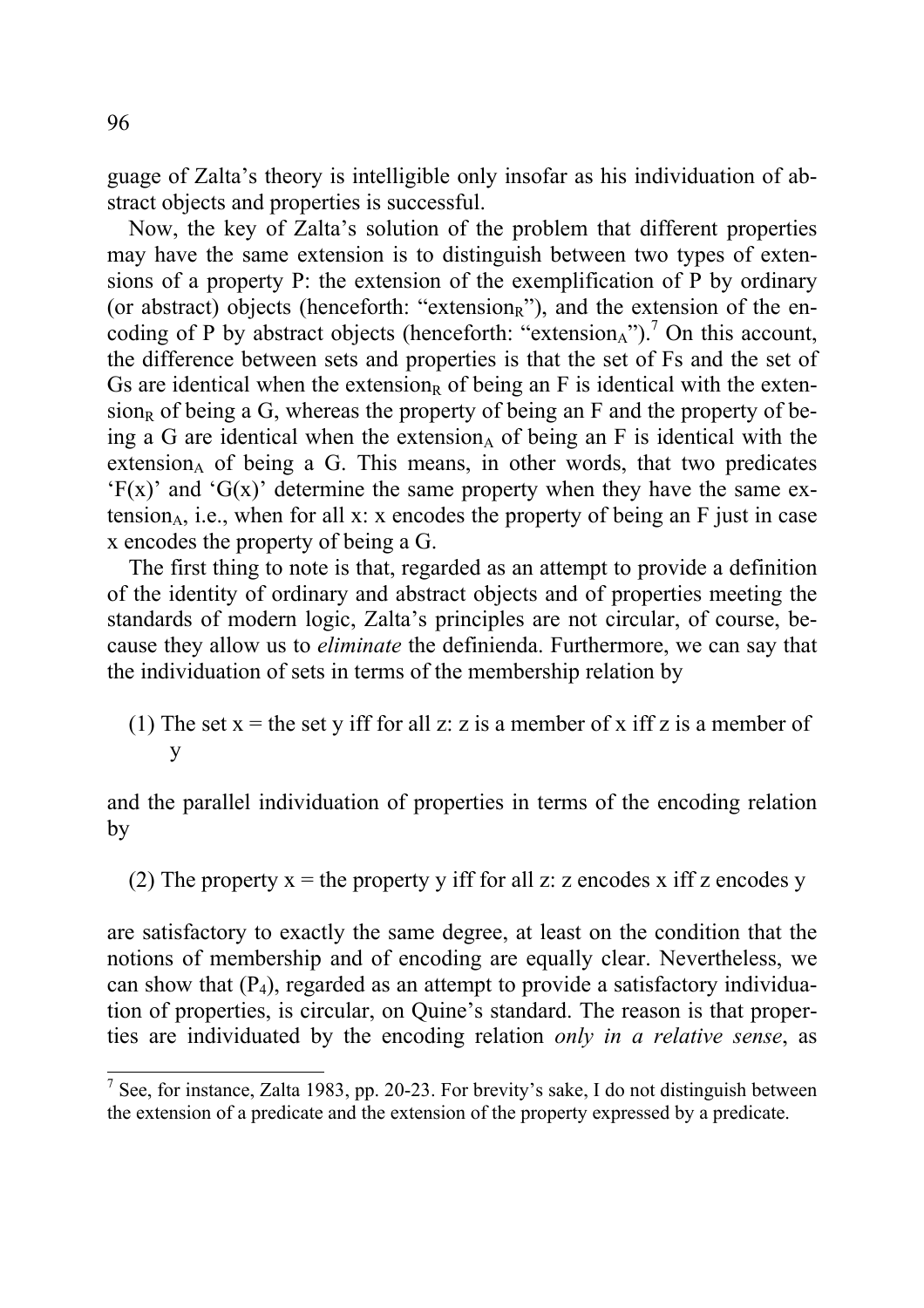Quine would put it. $8$  To see this, consider the following analogy. The principle that sets are identical when their members are identical achieves a satisfactory individuation of a given set only when the members themselves have already been individuated in a satisfactory way. Hence, sets are satisfactorily individuated by (1) only in a relative sense, namely, relative to their members. To overcome this difficulty, Quine individuates sets *recursively*, starting with physical objects as ground elements.<sup>9</sup> Since, as Quine assumes, physical objects enjoy a crystal-clear principle of individuation – they are identical when they are spatiotemporally coextensive<sup>10</sup> –, sets of physical objects are wellindividuated, too, namely, by the principle

(3) If x and y are sets of physical objects, then  $x = y$  iff for all physical objects z: z is a member of x iff z is a member y.

The objects of third level are satisfactorily individuated by the principle

(4) If x and y are sets whose members are physical objects and/or sets of physical objects, then  $x = v$  iff for all physical objects and sets of physical objects z: z is a member of x iff z is a member of y

and so on. The moral of this is that, taken by itself, the membership relation cannot be used to achieve a satisfactory individuation of sets; it can only be used to reduce the identity-conditions of sets to the identity-conditions of their members, by stipulating that sets are identical when their members are identical. This implies that the following principle of individuation, which is completely parallel to  $(P_3)$ , is unsatisfactory:

(5) Two objects are identical iff one of the following conditions holds: (a) they are both sets and they have exactly the same members, or (b) they are both non-sets and they are members of exactly the same sets.

Analogously, the individuation of properties and abstract objects by  $(P_4)$  and  $(P_3)$  is circular, because the encoding relation, taken by itself, is powerless to

<sup>8</sup> Cf. Quine 1981b, p. 102.

 $9^9$  See Quine 1981b, pp. 102 ff., and Quine 1985, pp. 166 ff.

<sup>10</sup> Cf. Quine 1981b, p. 101.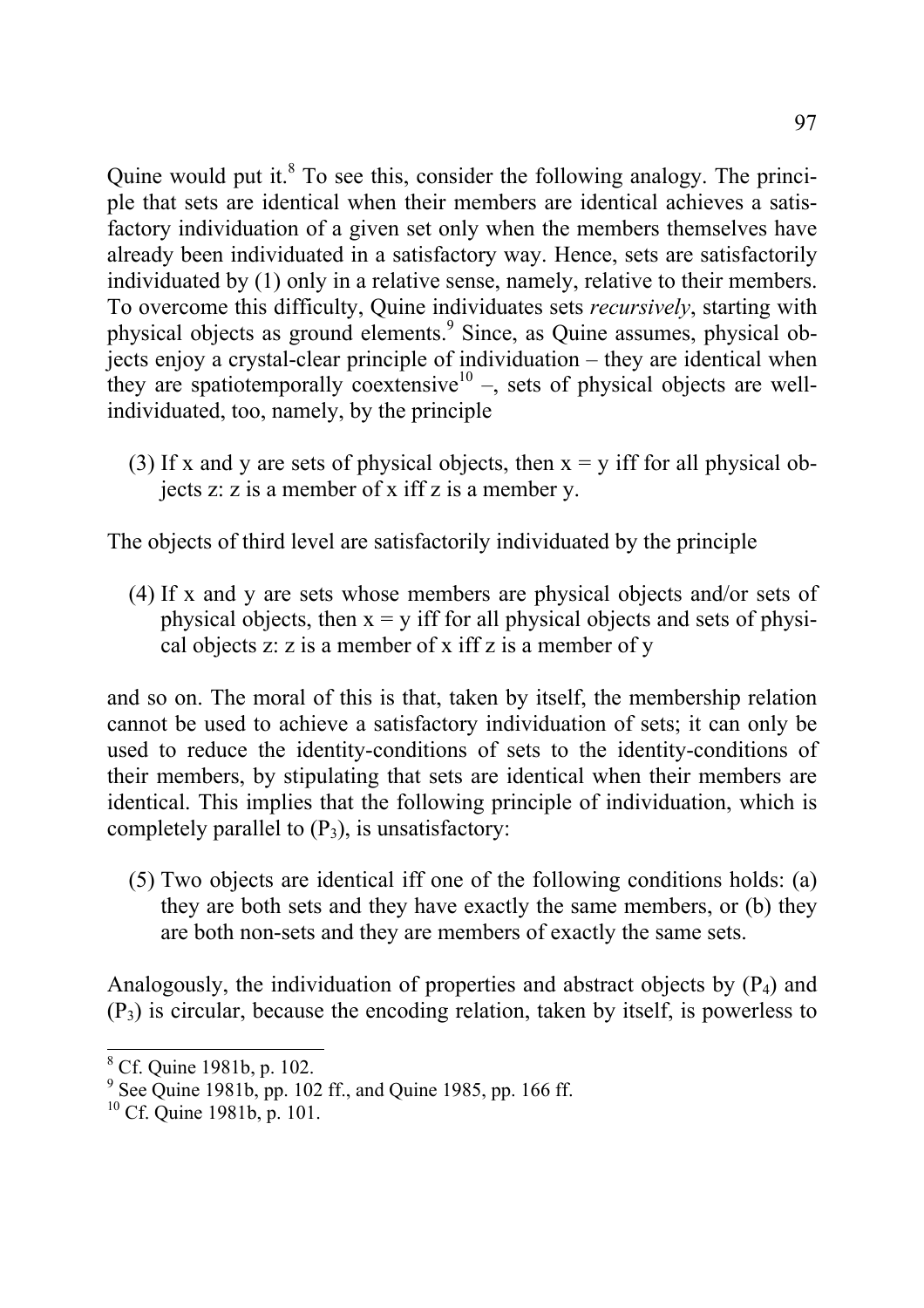achieve a full individuation of these entities. Thus, the principle that properties are identical when they are encoded by the same abstract objects individuates properties only in a relative sense: it ensures only that properties are as satisfactorily individuated as abstract objects. But, in order to achieve a full individuation of properties, we must provide abstract objects with a satisfactory principle of individuation, and in order to avoid circularity, the envisaged principle must not presuppose that properties have already been satisfactorily individuated. In particular, it would be circular to stipulate that abstract objects are identical when they encode the same properties. This, however, is the essence of clause (b) of principle  $(P_3)$ . Hence, Zalta's individuation is not acceptable according to Quine's standard, because it violates the criterion of non-circularity.

3.

Given Quine's methodology of individuation, the conclusion to be drawn is that Zalta's talk about properties and abstract objects must be regarded as a scientifically unrespectable form of discourse, because its semantics is seriously defective. The reason is as follows.

The main semantic difference between non-sortal predicates like 'is salt' and sortal predicates like 'is an apple' is that the latter "divide" their reference.<sup>11</sup> Natural language marks this difference by requiring that when we want to apply a predicate dividing its reference, we must use a phrase with an article. Thus, sentences like 'This is *the* apple I bought from Peter' and 'This is *an* apple' are well-formed, whereas sentences like 'Sea-water is *the* salt' and 'Sea-water is *a* salt' are ill-formed.

Since the predicate 'is an abstract object' is a sortal predicate, it is intelligible only on the condition that we are able to explain how it divides its reference. This amounts to the task of saying what the conditions are for two predicates, for example, 'x is the largest number' and 'x is round and x is square', to determine the same abstract object. When, for instance, we stipulate that these predicates determine the same abstract object when the properties expressed by them are exemplified by exactly the same entities, then the largest number and the round square are identical, because the properties of being the largest number and of being simultaneously round and square are

<sup>&</sup>lt;sup>11</sup> The difference is explained more closely in Quine 1960,  $\S$  19.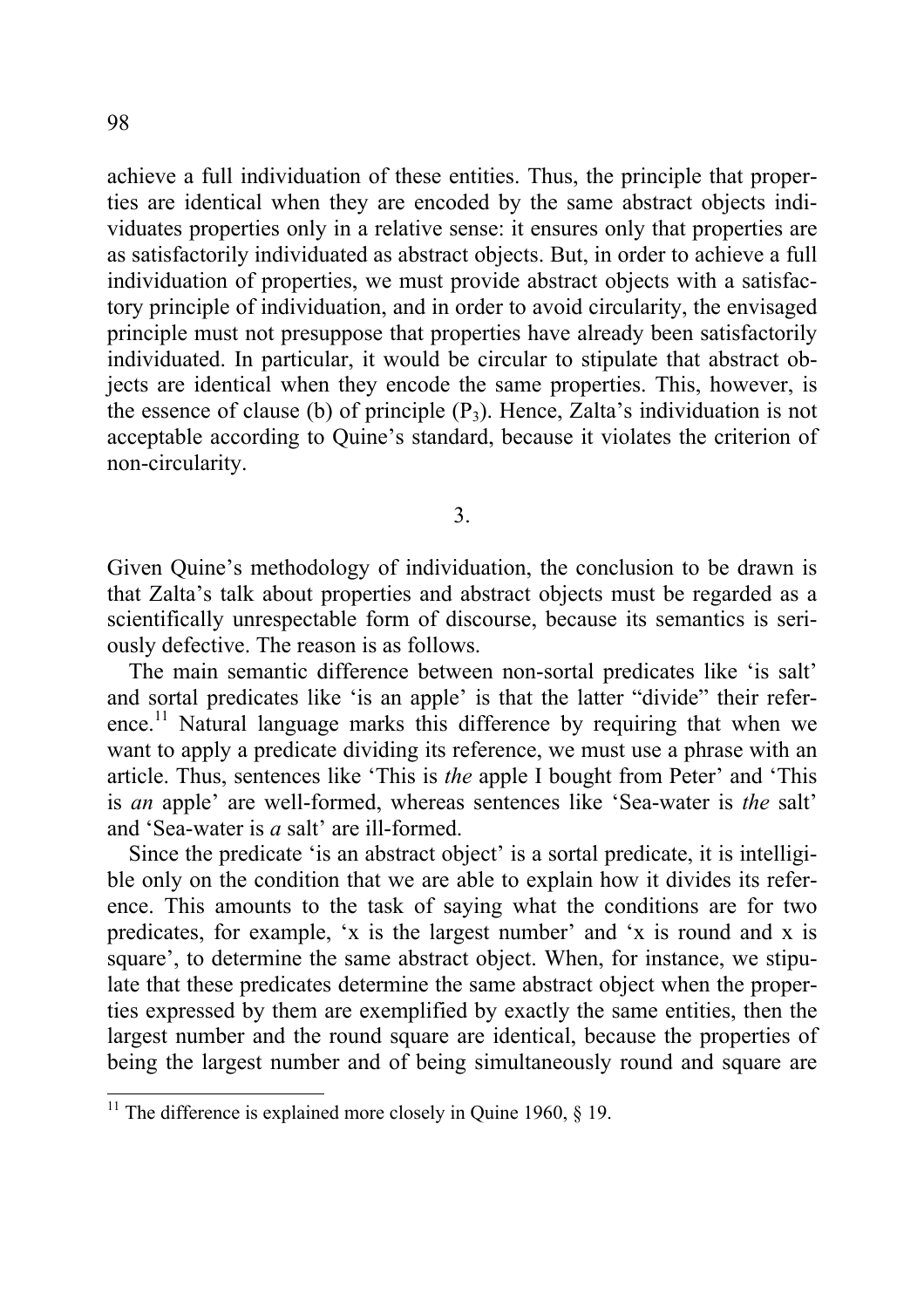both exemplified by no entity. When, on the other hand, we stipulate that these predicates determine the same abstract object when the properties expressed by them are identical, then the largest number and the round square are different abstract objects.

Since the principle of individuation of a sortal predicate is an *integral part* of its semantics, a sortal predicate lacking a satisfactory principle of individuation is a semantically defective pseudo-predicate. Suppose, for instance, that our talk about properties is not grounded on a satisfactory principle of individuation. In this case, the positing of properties does not make sense at all, because the predicate 'is a property' is a pseudo-predicate lacking a clear semantic interpretation. This seems to be the core of Quine's scruples about the positing of properties (or "attributes"). He writes: $12$ 

"The positing of attributes is accompanied by no clue as to the circumstances under which attributes may be said to be the same or different. This is perverse, considering that the very use of terms and the very positing of objects are unrecognizable to begin with except as keyed in with idioms of sameness and difference. What happens is that at first we learn general patterns of term-talk and thing-talk with the help of the necessary adjuncts of identity; afterwards we project these well-learned grammatical forms to attributes, without settling identity for them. We understand the forms as referential just because they are grammatically analogous to ones that we learned earlier, for physical objects, with full dependence on the identity aspect." (Quine 1958, p. 19)

The rule "No entity without identity" accordingly says that it is legitimate to regard a sort of singular terms as referential only when their division of reference has been satisfactorily explained. It is precisely this semantic requirement that Zalta's individuation of properties and abstract objects does not meet. For, to understand what it means for two entities to be encoded by exactly the same entities, we must already know what the identity-conditions of the encoding entities are, and, to understand what it means for two entities to encode exactly the same entities, we must already know what the identityconditions of the encoded entities are. The circularity of Zalta's individuation results from the fact that the identity-conditions of the encoding entities are explained in terms of the identity-conditions of the encoded entities, and vice versa. A speaker who does not already know what the conditions are for two encoded entities to be identical could not learn this by consulting Zalta's the-

 $12$  See also Quine 1981b, p. 102.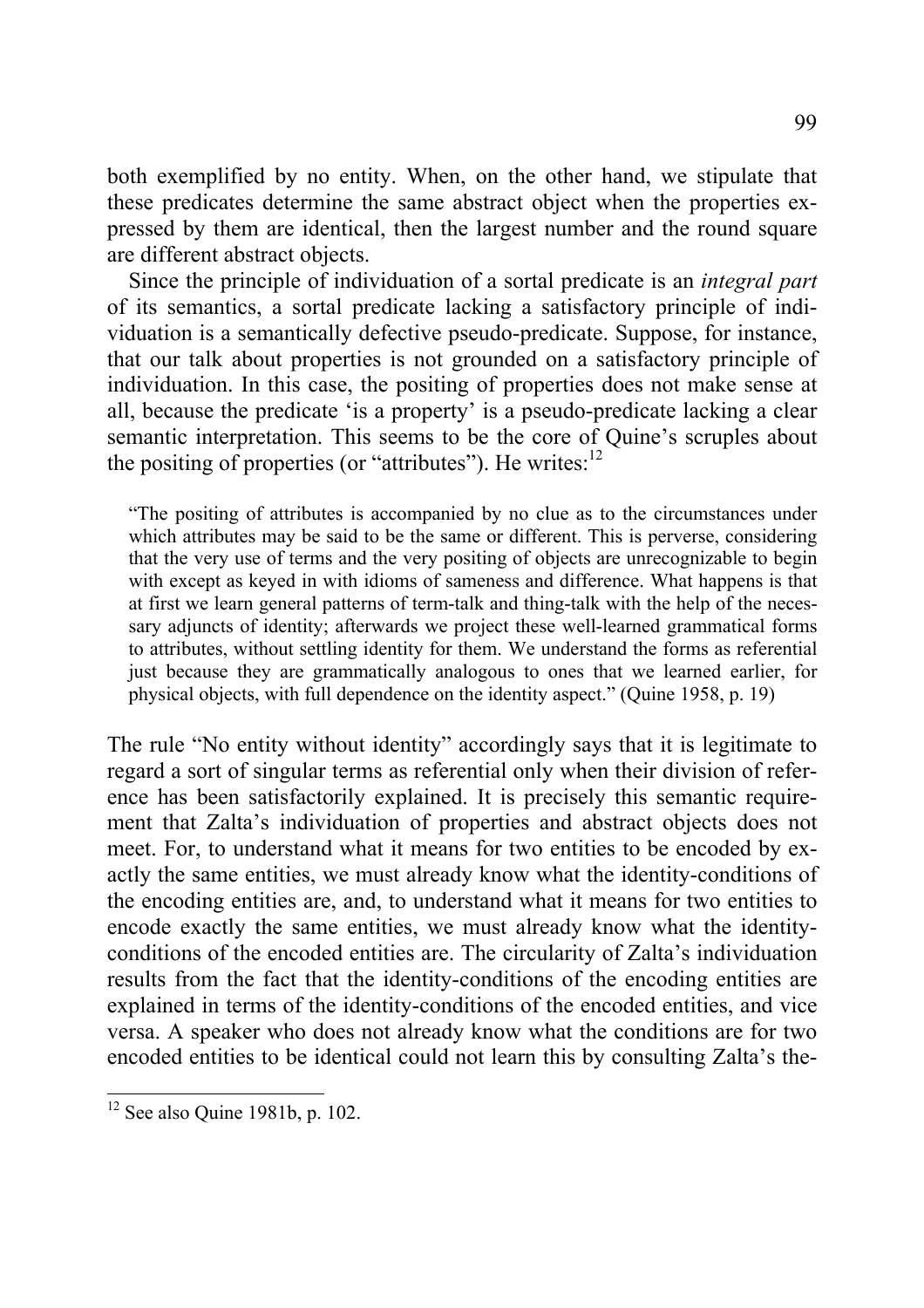ory, even on the assumption that he fully understands what it means for an entity to be encoded by another.

Judged by Quine's criteria of adequacy for individuations, it is, therefore, an illusion to think that the language of Zalta's theory is really intelligible; rather, this kind of discourse is mere "gibberish". To this it might be objected that Quine's criteria of adequacy are unduly restrictive. It can, indeed, be shown that, given Quine's standard of adequacy, his own individuations of physical objects and sets are not acceptable, because they do not meet his criterion of non-circularity: the identity of physical objects is explained by Quine in terms of the identity of sets, and vice versa.<sup>13</sup> It seems to be reasonable, therefore, to liberalize Quine's methodology of individuation in such a way that the mutual individuations of different sorts of objects can be acknowledged as legitimate. $14$ 

Nevertheless, I think it is fair to say that, even when we liberalize our methodology of individuation in this way, Zalta's principles cannot be regarded as satisfactory, because they do not make any substantial contribution to explaining the identity-conditions of properties. For, our sole means of arriving at a determinate abstract object and of recognizing it as the same again are the properties encoded by it. We are acquainted with, e.g., Sherlock Holmes only through the properties he encodes. Our capacity to distinguish him from other abstract objects and to recognize him as the same again derives completely from our capacity to distinguish between the properties he encodes. Indeed, it would be natural to identify Sherlock Holmes with the bundle of properties ascribed to him in the fictional discourse in which he occurs. For this reason, to say that properties are identical when they are encoded by the same abstract objects amounts to saying that properties are identical when they are encoded by the same bundles of properties. This shows, finally, that Zalta's principles do not make a proper contribution to explaining what the identity-conditions of properties are: the introduction of abstract objects that are said to "encode" properties is an empty step that sheds no new light on what it means for two properties to be identical.

 $13$  This is shown in Greimann 2000, pp. 19-24.

<sup>&</sup>lt;sup>14</sup> In Greimann 2001, pp. 126-139, I have sketched a "holistic" methodology of individuation according to which the mutual individuation of different sorts of objects is legitimate.